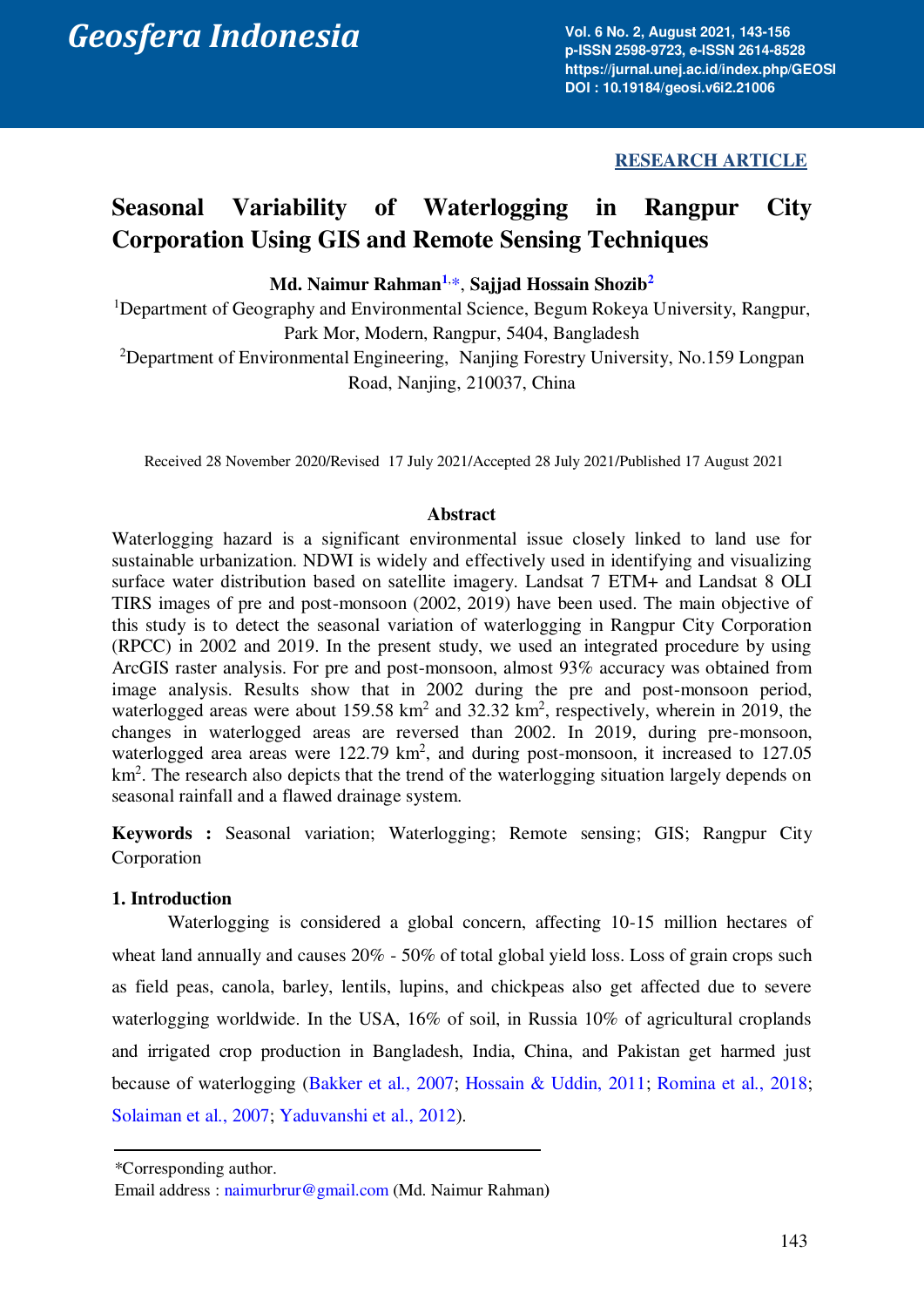Water does not usually penetrate deep into the flat terrain, which increases the depth of groundwater since the subsurface land is filled. It is indeed a significant environmental hazard and is found worldwide [\(Bowonder et al., 1986\),](#page-10-1) such as in Bangladesh (Minar et al., [2013\)](#page-11-1), India [\(Choubey, 1998;](#page-10-2) [Chowdary et al., 2008;](#page-10-3) [Sahu, 2014\)](#page-12-2), China [\(Quan et al., 2010\)](#page-12-3), Pakistan [\(Qureshi et al., 2008\)](#page-12-4) and others. Northern Bangladesh is exceptionally susceptible to environmental and quasi-natural potential hazards, such as waterlogging.

Siltation has become one of the key reasons for waterlogging that blocks the river water flow and causes congestion by the upstream drainage. In Southern Bangladesh, thousands of speople have lost their ability to make a proper living just because of waterlogging, particularly poor and landless farmers, share-holders, daily wage laborers, small traders, and others [\(Shaibur et al., 2019\).](#page-12-5) Various previous studies have shown that GIS and RS techniques are useful for detecting and mapping waterlogged areas for different study areas [\(Guha et al., 2020;](#page-10-4) [Hassan & Mahmud-ul-islam, 2014;](#page-11-2) [Khine et al., 2018;](#page-11-3) [Mahmud et](#page-11-4)  [al., 2017;](#page-11-4) [Sar et al., 2015\)](#page-12-6).

Few authors mentioned adaptation strategies of waterlogging in some districts of Southern Bangladesh which have been described in the following literature (Islam et al., [2020;](#page-11-5) [Shaibur et al., 2019\)](#page-12-5). The causes and consequences of waterlogging have been shown in [\(Awal & Islam, 2020\)](#page-10-5) after analyzing using GIS and RS image analysis. Visualization of waterlogged areas was carried out using traditional methods, as well as the land survey. Still, these methods are time-consuming for regional studies and not even economically feasible. The combination of GIS with RS is an incredible alternative to the conventional method and assessment strategies in the degree of spatiotemporal differences in waterlogged regions [\(Chowdary et al., 2008\).](#page-10-3)

A very few research papers have been found about the detection of waterlogging areas in different areas of Bangladesh, especially focusing on seasonal variation of waterlogging. Most importantly, found researches were focusing on some southern districts of Bangladesh. To date, no researches have been found which is focusing on any part of Northern Bangladesh. This paper is could be the pioneer of its category of novelty for evaluating the seasonal variation of waterlogging area detection for Northern Bangladesh using GIS and RS, especially for emerging cities like Rangpur City Corporation (RPCC).

In a new city like RPCC, waterlogging is one of the most severe problems because of improper drainage systems and narrow drains in the city area. This research is unique in a way that will help respective authorities and planners to realize the actual situation and develop a proper and planned drainage system to avoid waterlogging. NDWI application has significant importance in classifying waterlogged areas and determining waterlogged risk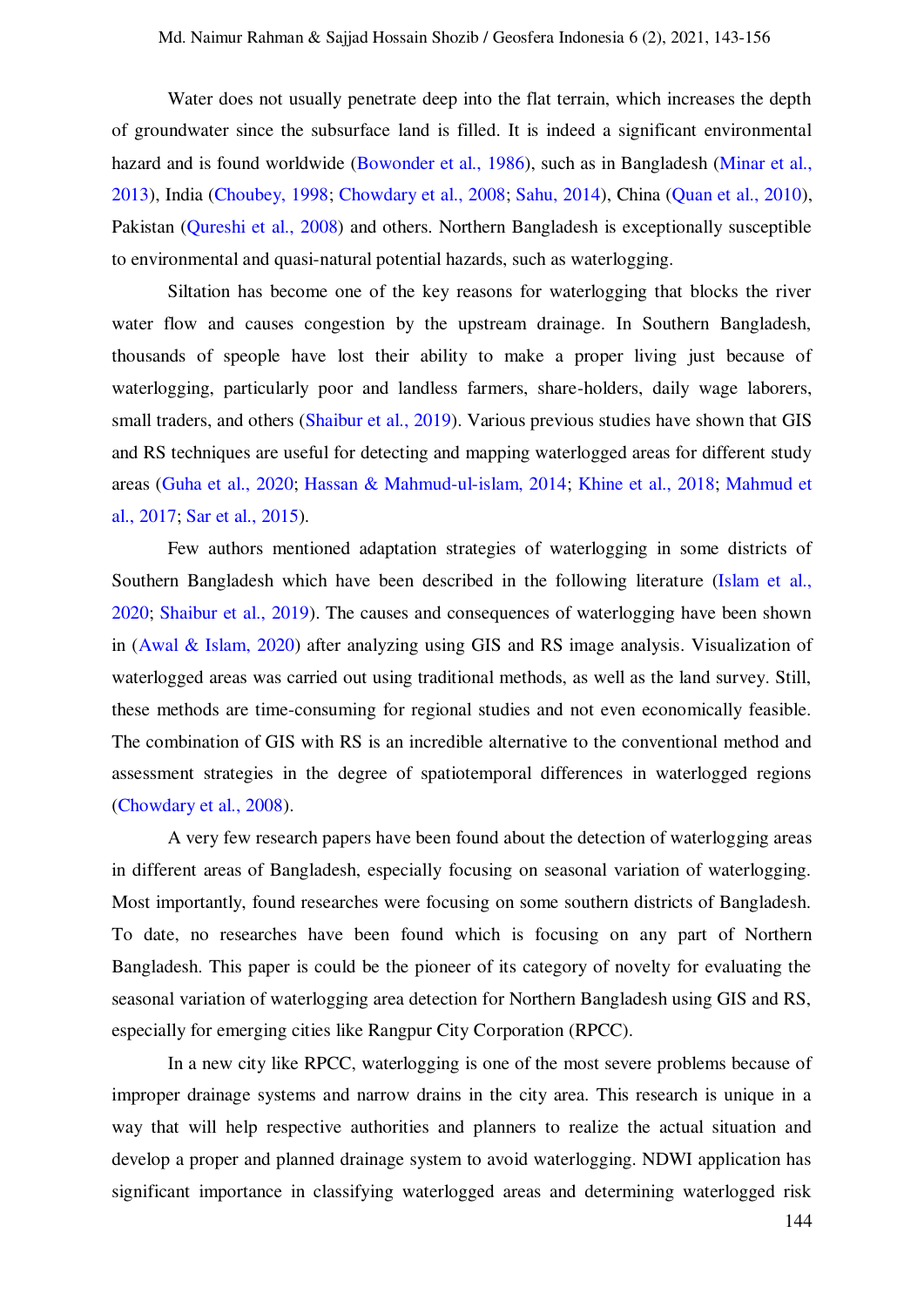assessment and hazard mapping quickly, efficiently, and accurately. Therefore, the main objective of this study is to assess waterlogged areas in RPCC for both pre-monsoon and post-monsoon seasons in 2002 and 2019 where a reasonable attempt using GIS and RS has been undertaken.

#### **2**. **Methods**

Rangpur is one of the new city corporations in Bangladesh, with an area of 203 km<sup>2</sup>. Rangpur City Corporation is located on the banks of the river Ghaghat. This river serves as the natural drainage of the city. The human-made Shyamasundari Canal is the leading wastewater channel in the city. RPCC is located at the coordinate of 25°37′ to 25°54′ North latitude and 89°09′ to 89°21′ East latitude. Rangpur is classified as a high-temperature climatic zone because of its tropical wet and dry climatic phenomena [\(Islam & Sarker, 2016\).](#page-11-6) In the RPCC, permanent water sources such as rivers, lakes, ponds, and reservoirs cover 2235 ha, while seasonal water sources such as floods, swamps, and marshy areas cover 2032 ha. Furthermore, in the research area, planted trees, cultivated land, uncultivated soil, and builtup area each contributed 1016, 4267, 3251, and 7518 ha, respectively [\(Islam & Sarker, 2016\).](#page-11-6)



Figure 1. Study area with physical features (Rangpur City Corporation). Source: Adopted, modified and regenerated from [Islam & Sarker \(2016\)](#page-11-6)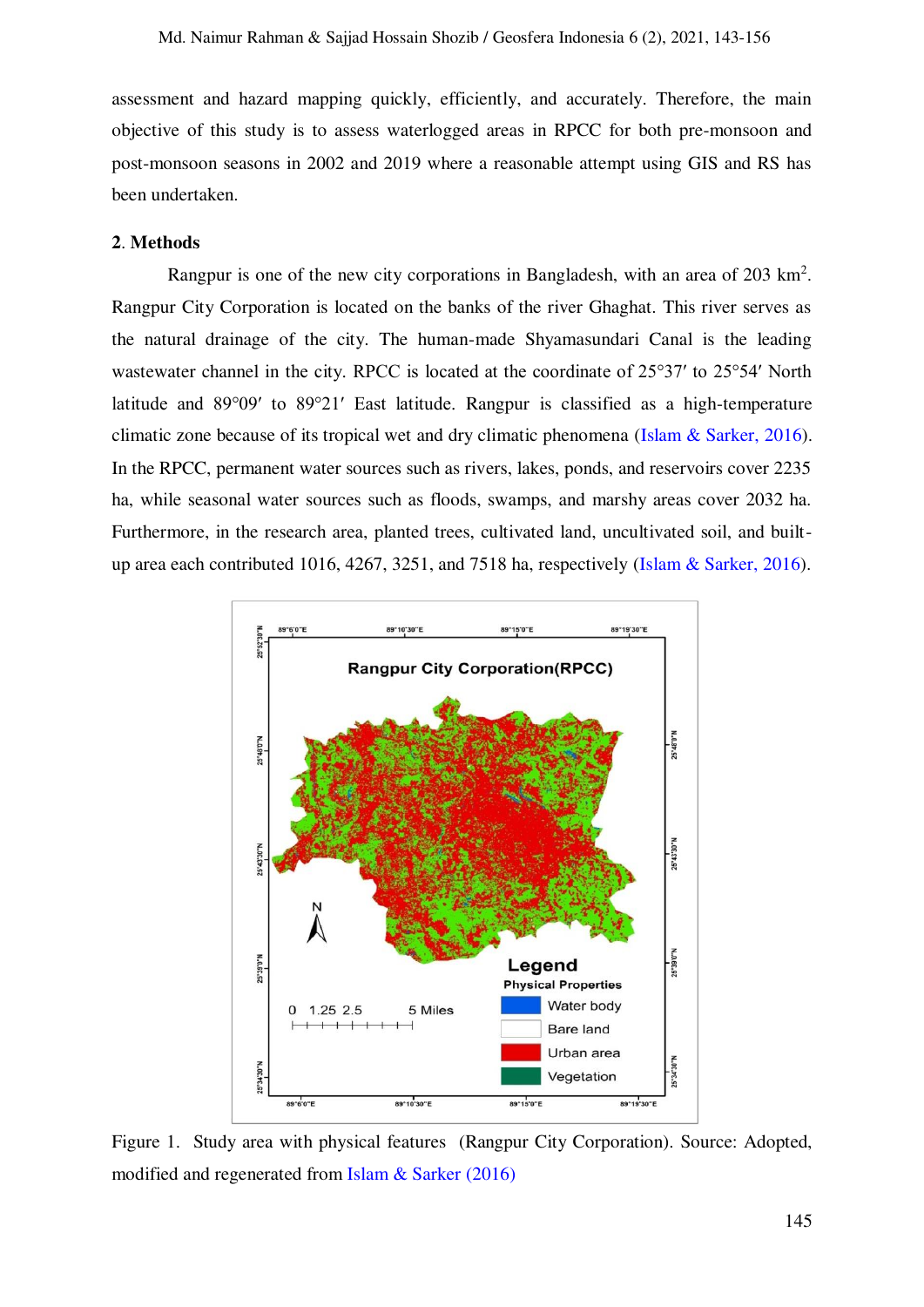The research was carried out with satellite multitemporal Landsat 7 and Landsat 8 images collected from the US Geological Survey (https:/earthexplorer.usgs.gov/). However, the path and row were selected 138 and 042 for image acquisition [\(Table 1\)](#page-4-0) for 2002 and 2019. Depending on the April and November months of the valued year, the collected satellite images representing the pre-monsoon and post-monsoon seasons. The cloud-free environment for preparing the NDWI classification was ensured by obtained images (Chen  $\&$ [Zhu, 2020\).](#page-10-6) NDWI mapping, image classification, image processing, and change detection were performed through ArcMap10.6. To show a comparison of the average rainfall of Bangladesh and RPCC and more rainfall in April 2002 [\(Figure 4\)](#page-7-0) data has been collected from [Bangladesh Meteorological Department \(2019\)](#page-10-7) and Origin Pro 8.5 has been used to prepare the figure.



Figure 2. Methodological flow chart of waterlogging in RPCC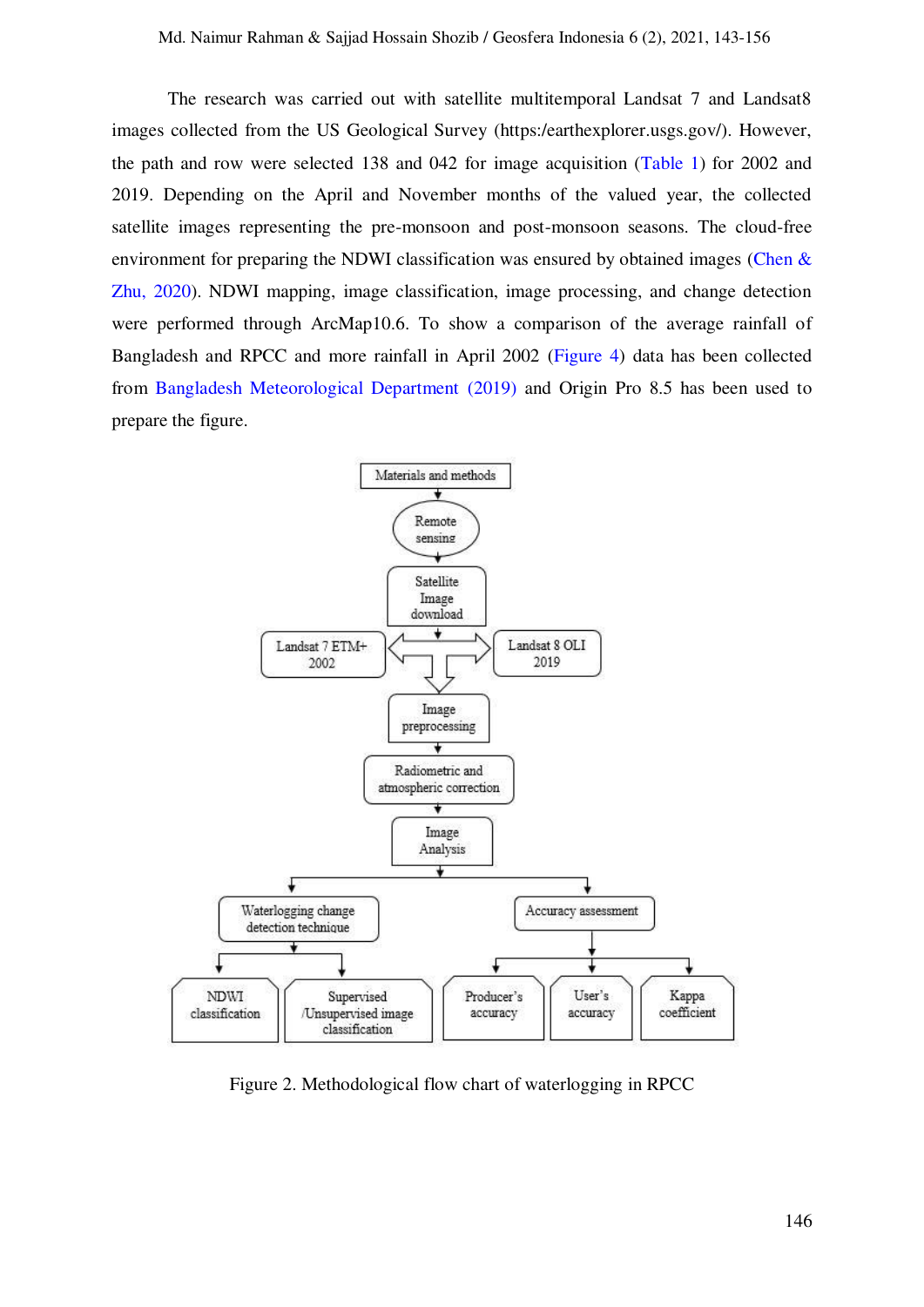<span id="page-4-0"></span>

| <b>Season</b> | <b>Satellite</b><br>image | Date of acquisition | <b>Sensor</b>   | Path/<br>row | <b>Spectral</b><br>resolution | Projection |  |
|---------------|---------------------------|---------------------|-----------------|--------------|-------------------------------|------------|--|
| Pre-monsoon   | Landsat 7                 | April 13, 2002      | ETM+            | 138/42       | 30 <sub>m</sub>               | UTM/WGS 84 |  |
|               | Landsat 8                 | April 20, 2019      | <b>OLI TIRS</b> |              |                               |            |  |
| Post-monsoon  | Landsat 7                 | November 7, 2002    | ETM+            | 138/42       | 30 <sub>m</sub>               | UTM/WGS 84 |  |
|               | Landsat 8                 | November 30, 2019   | <b>OLITIRS</b>  |              |                               |            |  |

<span id="page-4-1"></span>Table 1. Landsat images

3.2 Classification and accuracy assessment of Normalize Difference Water Index (NDWI)

Normalize Difference Water Index(NDWI) was developed to detect water bodies' changes [\(McFeeters, 1996\).](#page-11-7) In this study, NDWI is used [\(Mahmud et al., 2017\)](#page-11-4) to analyze the seasonal waterlogged area in RPCC. The index can be seen in [Eq.1](#page-4-1) :

$$
NDWI = pG - pNIR/pG + pNIR
$$
 (1)

Where spectral reflectance is *p*G in the Green band, and spectral reflectance in NIR is indicating *p*NIR.

The classified method could be more specified for Landsat 7 and Landsat 8 derivation method, can be seen in [Eq.2](#page-4-2) :

<span id="page-4-2"></span>NDWI for Landsat 7: Band 2 (Green) – Band 4 (NIR)/ Band 2 (Green) + Band 4 (NIR) (2)

NDWI for Landsat 8 can be seen in [Eq.3](#page-4-3) :

<span id="page-4-3"></span>Band 3 (Green) – Band 5 (NIR)/ Band 3 (Green) + Band 5 (NIR) (3)

In these methods' positive high reflectance of NI Rand Green band is the indication of water bodies. Furthermore, positive and negative NDWI value demonstrates water and vegetation range from -1 to +1 value ( $\ddot{O}$ zelkan, 2020). Later, accuracy evaluation was applied to obtain the NDWI 's transparent pixel value. In addition, validation of the kappa coefficient, overall precision, and accuracy was carried out [\(Guha et al., 2020;](#page-10-4) [Khine et al., 2018\)](#page-11-3). Following the Google Earth photos, 350 points were randomly selected for the application of precision assessment. Study region means rainfall data were compared to country mean rainfall data to provide a clear overview between rainfall and waterlogging based on the month from 2002 to 2019. Furthermore, rainfall data were collected from [Bangladesh](#page-10-7)  [Meteorological Department \(2019\).](#page-10-7)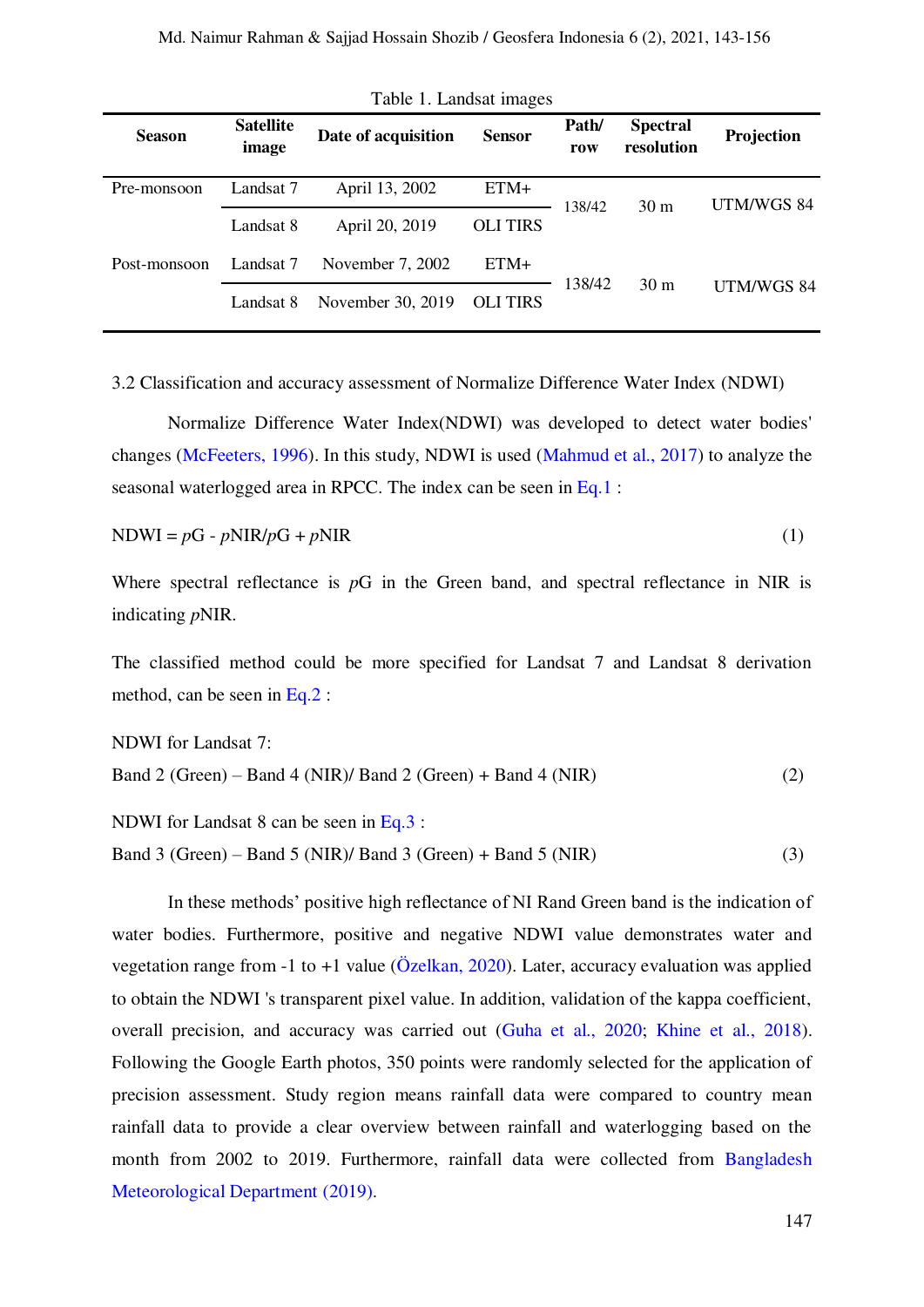### **4. Results and Discussion**

[Table 2](#page-5-0) illustrates the overall accuracy and Kappa coefficient. The demonstration also shows overall accuracy is higher than 89% in each period of 2002 and 2019. In addition, we observed the kappa coefficient more than 0.83 in all images. A measurement of comparison was taken between sampling points (350 points) and google earth images for the same period to validate NDWI classifications. Besides, more than 90% validation values are counted for each period. Author opinions here as good accuracy was identified for Kappa statistics, overall accuracy, and validation.

<span id="page-5-0"></span>

| <b>User Accuracy</b>     |                                                   |                     | <b>Producer Accuracy</b>                          |                     |                                          |                            |
|--------------------------|---------------------------------------------------|---------------------|---------------------------------------------------|---------------------|------------------------------------------|----------------------------|
| <b>Period</b>            | <b>Vegetation</b><br>and Built-<br><b>Up Area</b> | Waterlogged<br>Area | <b>Vegetation</b><br>and Built-<br><b>Up Area</b> | Waterlogged<br>Area | <b>Classification</b><br><b>Accuracy</b> | Kappa<br><b>Statistics</b> |
| Pre-<br>monsoon<br>2002  | 85                                                | 100                 | 75.84                                             | 100                 | 91.00%                                   | 0.899                      |
| Post-<br>monsoon<br>2002 | 96                                                | 89                  | 90                                                | 100                 | 89.57%                                   | 0.835                      |
| Pre-<br>monsoon<br>2019  | 100                                               | 90                  | 100                                               | 95                  | 93.95%                                   | 0.900                      |
| Post-<br>monsoon<br>2019 | 90                                                | 100                 | 83.33                                             | 100                 | 96.88%                                   | 0.937                      |

Table 2. Accuracy assessment

In the years 2002 and 2019, waterlogged areas during pre-monsoon and post-monsoon periods in the study site were defined by GIS and RS techniques. The areas where waterlogged condition remains all-around year are perpetual waterlogged areas. Satellite images of April have been considered for pre-monsoon (most dry season) after excerpting areas under small lakes and ponds. In opposite, throughout the monsoon period, excessive rainfall causes seasonal inundation. Therefore, satellite images of water bodies for November have been considered (after the monsoon period) to detect the change of waterlogged areas (seasonal).

148 For the year 2002, Figure  $3(a)$  shows that mostly the Northwestern part is waterlogged during pre-monsoon (early monsoon), but those areas are not permanently waterlogged. Because [Figure 3\(b\)](#page-6-1) shows only a very few areas across RPCC are waterlogged, which is noticeable. However for the year 2019, in Figure  $4(a)$  it is found that the North-west central part of RPCC is mostly waterlogged, not other parts, North-east central and Southcentral part of RPCC is less waterlogged during pre-monsoon. After the monsoon, [Figure](#page-7-2)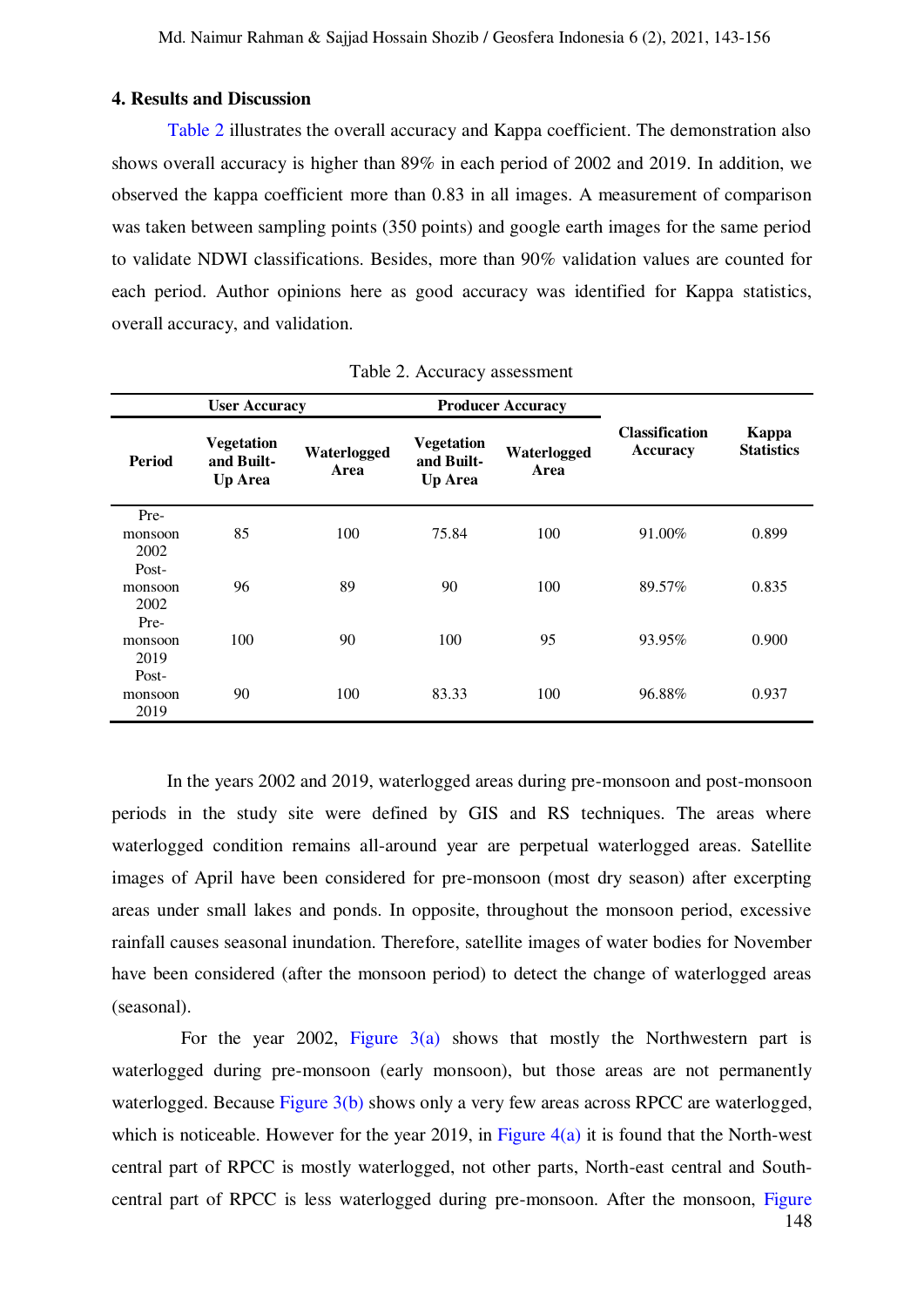[4\(b\)](#page-7-2) defines more areas than pre-monsoon area waterlogged, which means that estimated waterlogged areas increased.



<span id="page-6-1"></span><span id="page-6-0"></span>Figure 3. (a) Map showing waterlogged areas in RPCC during pre-monsoon in 2002 (left), (b) Map showing waterlogged areas in RPCC during post-monsoon in 2002 (right).

Monsoon in 2002 was early [\(Figure 5a\),](#page-7-0) especially in April rainfall was third highest of 2002 (in mm). Therefore, during the pre-monsoon period in 2002 waterlogging areas in RPCC was more than comparatively in 2019 pre-monsoon [\(Figure 4a\).](#page-7-1)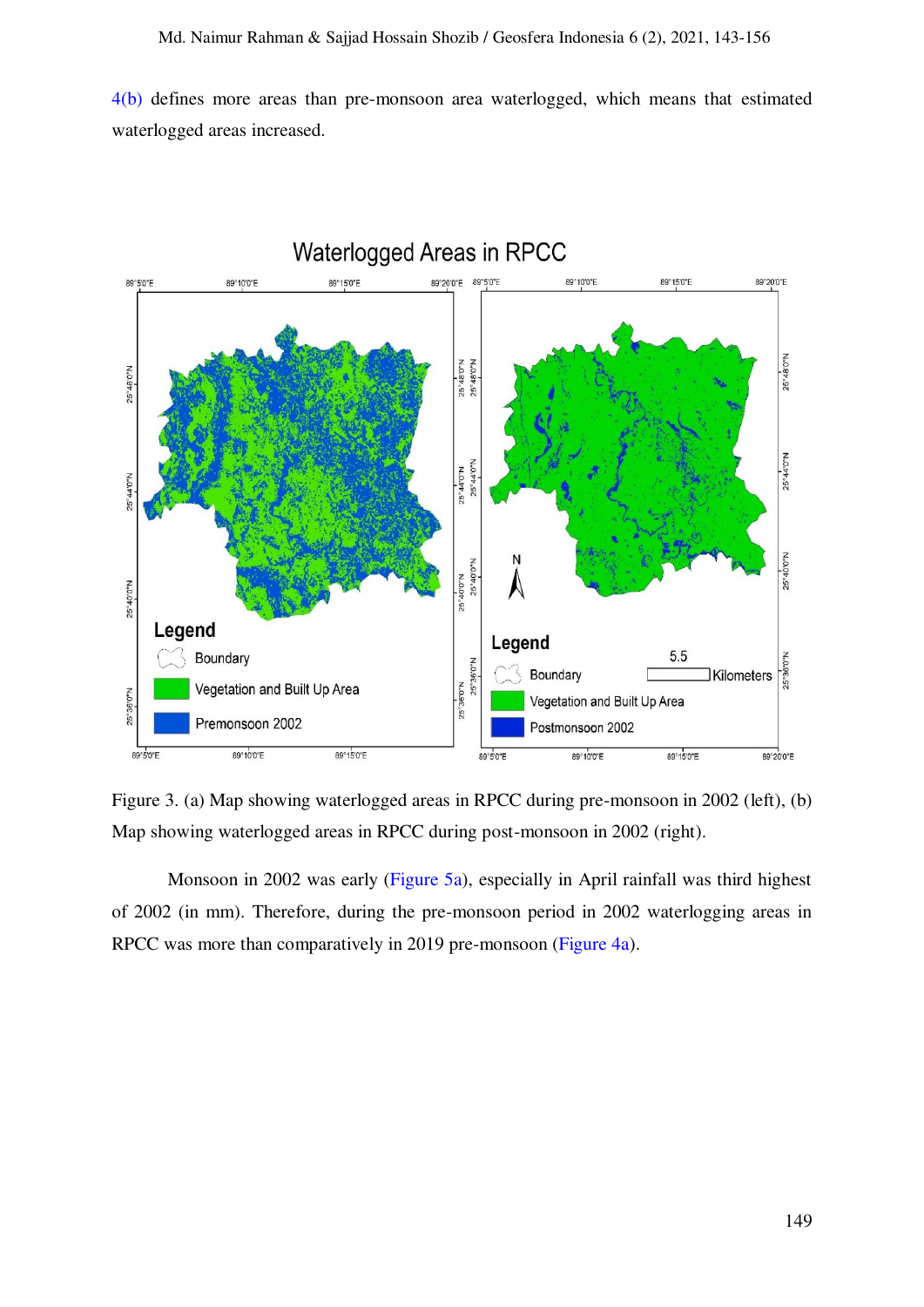

# Waterlogged Areas in RPCC

<span id="page-7-2"></span><span id="page-7-1"></span>Figure 4. (a) Map showing waterlogged areas in RPCC during pre-monsoon in 2019 (left), (b) Map showing waterlogged areas in RPCC during post-monsoon in 2019 (right).



<span id="page-7-0"></span>Figure 5. (a) Showing average rainfall of the year 2002. Where in April RPCC containing heavy average rainfall. (b) Comparison of average rainfall in Bangladesh and RPCC [\(Bangladesh Meteorological Department, 2019\)](#page-10-7)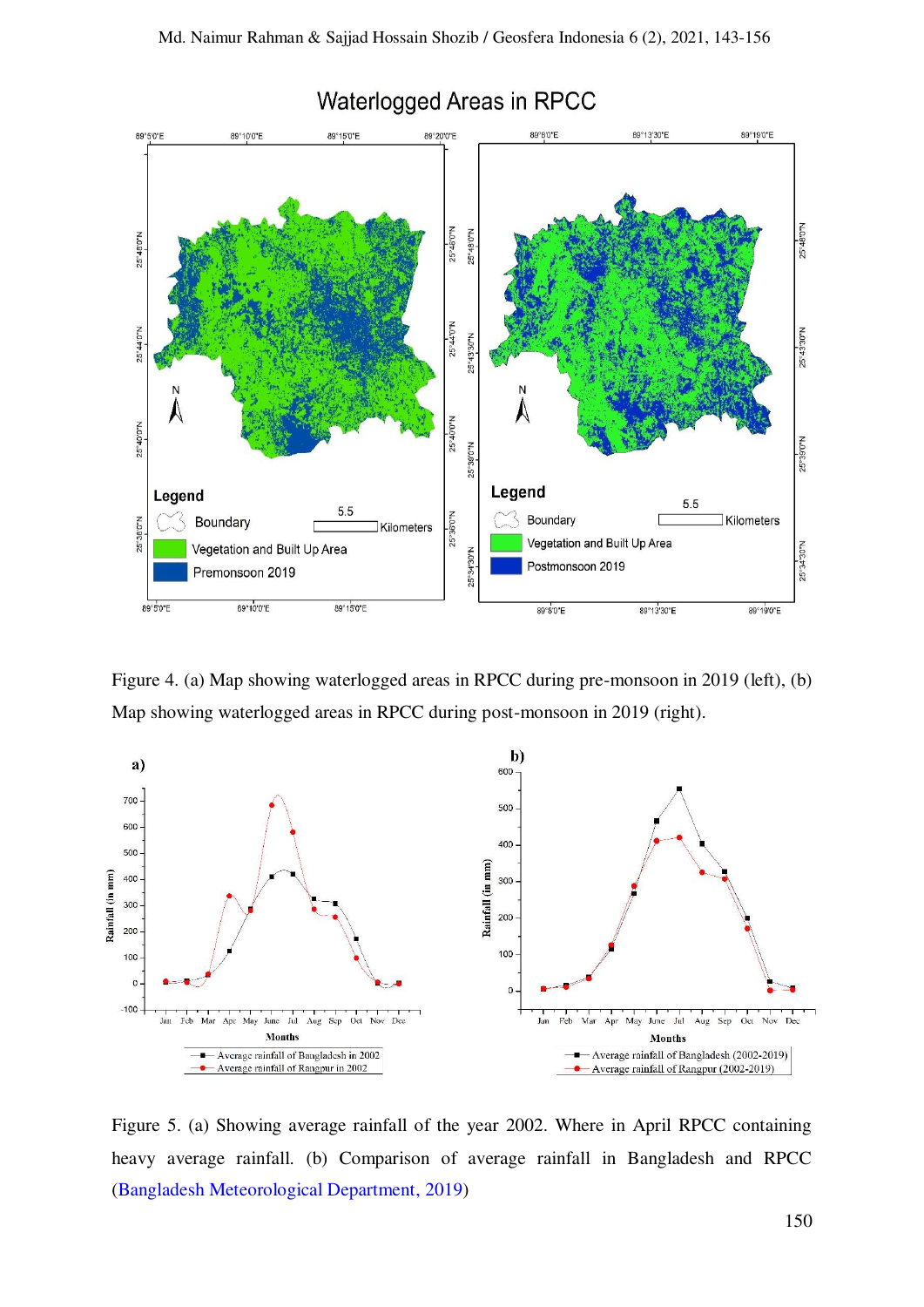Based on image analysis of the GIS environment, in RPCC, waterlogged areas changes have been considered [\(Table 3\).](#page-8-0) It is found that in 2002 during the pre and postmonsoon period, waterlogged areas were about 159.58 km2 and 32.32 km<sup>2</sup>, respectively, which is 49.35% and 9.99% of the total area of RPCC. The result clearly shows decreased waterlogged area during post-monsoon than pre-monsoon  $127.26 \text{ km}^2$  by area (39.36%). For the year 2019, the changes in waterlogged areas are reversed than in 2002. In 2019, during pre-monsoon, waterlogged area areas were  $122.79 \text{ km}^2$  (37.98%), and during post-monsoon, it increased to  $127.05 \text{ km}^2$ , where the increase rate is  $1.31\%$ .

<span id="page-8-0"></span>Table 3. Waterlogged areas variation during pre-monsoon and post-monsoon periods in 2002 and 2019 in RPCC

| Year |        | <b>Pre-monsoon</b> |        | Post-monsoon |            | <b>Seasonal Variation</b> |  |
|------|--------|--------------------|--------|--------------|------------|---------------------------|--|
|      | kmź    | $\%$               | $km^2$ | $\%$         | $\rm km^2$ | %                         |  |
| 2002 | 159.58 | 49.35              | 20 20  | 9.99         | 27 26      | 39.36                     |  |
| 2019 | 22.79  | 37.98              | .27.05 | 39.29        |            |                           |  |

Lack of a proper drainage system and heavy rainfall in the monsoon period causes waterlogging in RPCC. [Figure 5](#page-7-0) is showing, at some points, rainfall in the RPCC area is more than the average rainfall of Bangladesh. The study revealed high accuracy and validated data, which indicates transparent and essential observation. An analyzed value of more than 89% for overall accuracy, Kappa  $> 0.83$  and validation value  $> 90$  was observed where various investigations found kappa > 0.75 is very good for measuring accuracy [\(Abbas et al.,](#page-10-8)  [2020;](#page-10-8) [Foody, 2020;](#page-10-9) [Morales-Barquero et al., 2019\)](#page-11-8). Hazard and risk for waterlogging issue is a global problem that causes any country's impact economy [\(Sar et al., 2015\).](#page-12-6)

In recent times it is reported that the study area is vulnerable to waterlogging due to heavy rainfall [\(The Daily Star, 2021\)](#page-12-8). After analyzing Landsat images, the waterlogging problem is found in the current study area during both the pre and post-monsoon periods. Unpsredictable monsoon rainfall has been found from this study in both 2002 and 2019, wherein in the year 2002 there had been early monsoon, and in 2019 it was regular monsoon rainfall. However, waterlogging, floods, drought, and massive life losses could be determined through rainfall variability [\(Rahman & Islam, 2019;](#page-12-9) [Ullah et al., 2018\)](#page-13-1).

The present study reveals the net change of waterlogged area for pre-monsoon is reduced from 49.35% to 37.98% where the post-monsoon inundated area is increased largely which is 9.99% to 39.29%. Thus, meteorological observation in [Figure 5](#page-7-0) and [Table 3](#page-8-0) demonstrates an increase of waterlogged area in 2002 for the pre-monsoon season which corresponds to 2019. Hence, in the pre-monsoon season of 2002 high land, orographic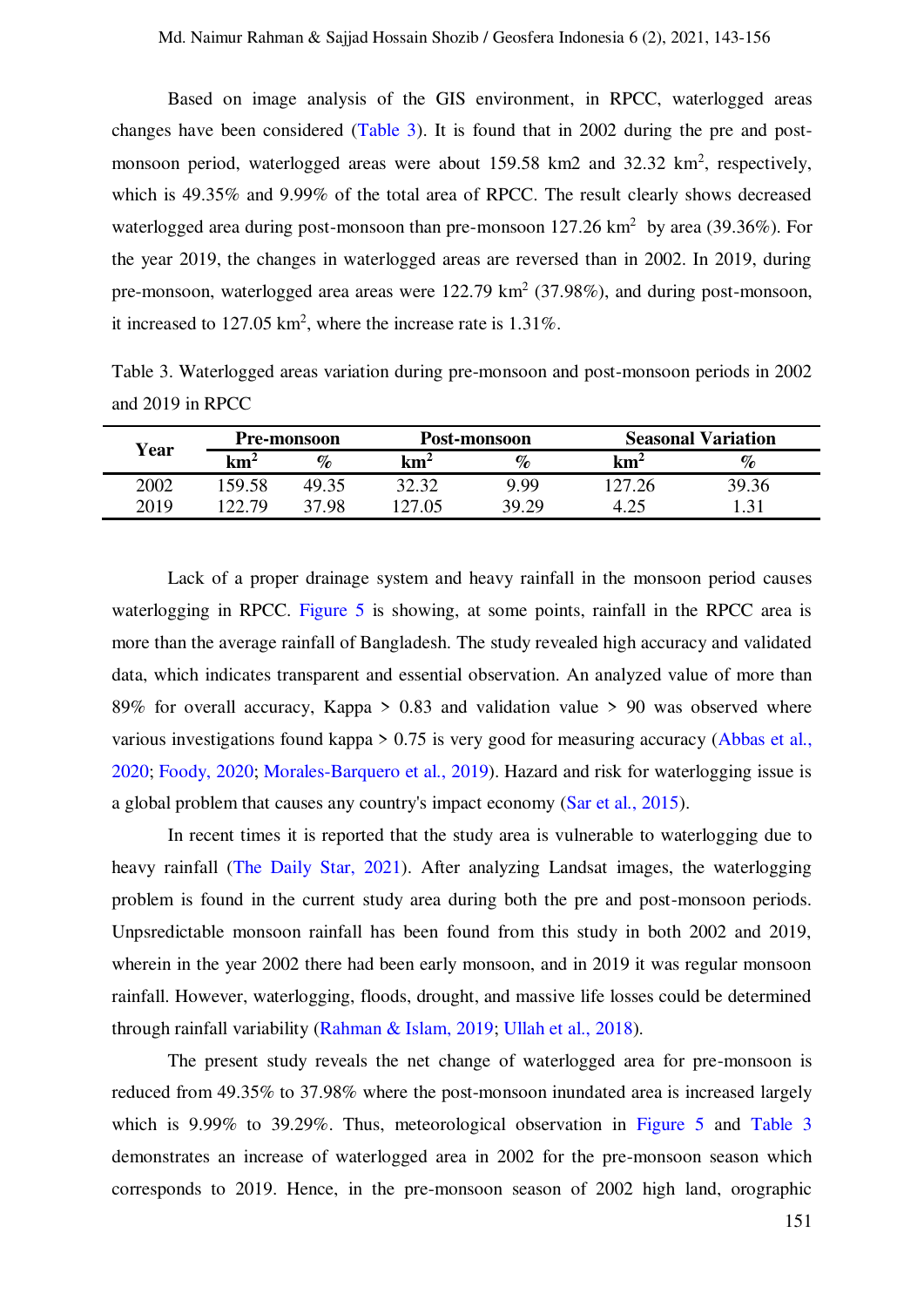rainfall, deep and low depressional behavior caused heavy rainfall as well as waterlogged area in the present area of study [\(Mannan & Karmakar, 2008\).](#page-11-9) Additionally, we detected heavy rainfall in the post-monsoon season for the year 2019 compared with 2002.

In recent times the geographical condition of the northern part of Bangladesh as it is situation closely Assam and Meghalaya hill and complex climate change pattern is the responsible factor for higher rainfall intensity during the post-monsoon season in RPCC [\(Montes et al., 2021;](#page-11-10) Islam et al., 2020). Furthermore, [Islam et al. \(2020\)](#page-11-11) found an upward trend of rainfall, leading to an increased amount of waterlogged areas in the study area.

The present study also demonstrates the compared rainfall data of the study area and the entire country, which indicates the measurement of higher rainfall trend during monsoon season except for the pre-monsoon period of 2002, which indicates increased rainfall during the mentioned pre-monsoon period. However, seasonal flooding also causes waterlogged areas [\(Huda et al., 2019;](#page-11-12) [Shaibur et al., 2019\)](#page-12-5). When analyzing our data, we found that the study area is vulnerable to seasonal flooding [\(Talukdar et al., 2020\).](#page-12-10) About flooding study area getting higher waterlogged areas, which varies seasonally. Besides, rising monsoon rainfall, upstream river flow by human intervention, unplanned aquaculture, and infrastructure can be explained as causes of waterlogging in the study area [\(Awal & Islam,](#page-10-5)  [2020;](#page-10-5) [Ayyam et al., 2019;](#page-10-10) [Islam et al., 2020\)](#page-11-5).

### **4. Conclusion**

Waterlogging hazard, risk, and vulnerability in RPCC combined with raster modeling by using integrated GIS and RS techniques can be useful for developing the drainage system of the city and sustainable management of water resources. The current study's outcome can be used by city planners, engineers, local people, and policymakers to identify and locally develop the most waterlogged areas. Thus an advanced drainage pattern could be developed based on the identified location of the findings. However, this research can be done using substantially more data for a long period to derive a trend in progress and seasonal fluctuations in waterlogging. Enormous statistical analysis can enhance the subtraction of NDWI for a more accurate depiction. The construction, upgrading of the necessary infrastructure of local weld, and excavation of silted Ghaghat river beside RPCC and Shyamasundari canal in RPCC can also be as useful to mitigate the waterlogging problem in the RPCC area.

#### **Conflict of interest**

The authors declare that there is no conflict of interest.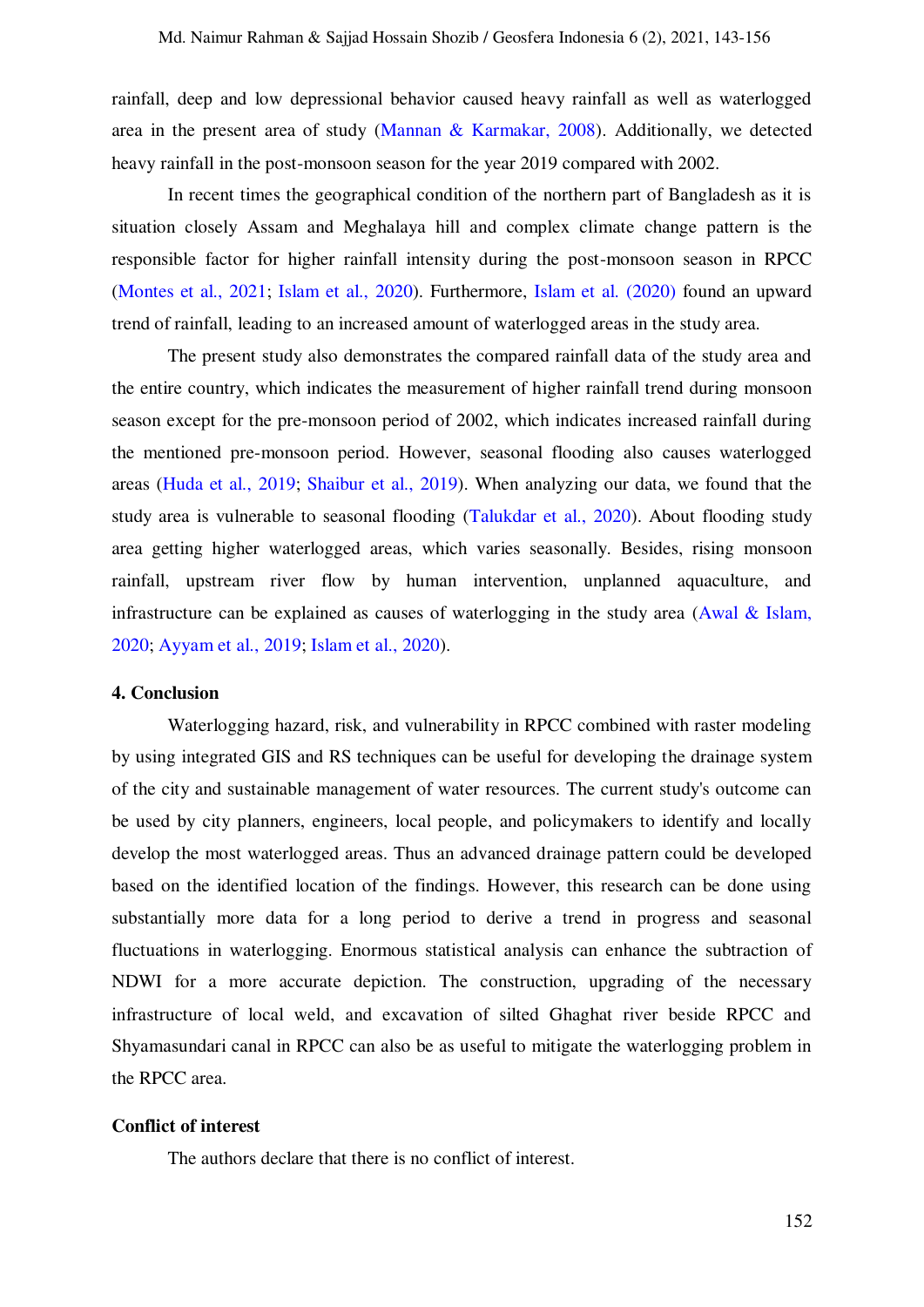Md. Naimur Rahman & Sajjad Hossain Shozib / Geosfera Indonesia 6 (2), 2021, 143-156

## **Acknowledgements**

Authors would like to acknowledge Ruhul Amin for his for his valuable comments on this study, Md. Morshadul Islam for his suggestions to improve language of this manuscript.

#### **References**

- <span id="page-10-8"></span>Abbas, Z., & Jaber, H. S. (2020). Accuracy assessment of supervised classification methods for extraction land use maps using remote sensing and GIS techniques. In *[IOP](https://iopscience.iop.org/article/10.1088/1757-899X/745/1/012166/meta)  [Conference Series: Materials Science and Engineering](https://iopscience.iop.org/article/10.1088/1757-899X/745/1/012166/meta)* (Vol. 745, No. 1, p. 012166). [IOP Publishing.](https://iopscience.iop.org/article/10.1088/1757-899X/745/1/012166/meta)
- <span id="page-10-5"></span>Awal, M. A., & Islam, A. T. (2020). Water logging in south-western coastal region of Bangladesh: causes and consequences and people's response. *Asian Journal of Geographical Research*, 9-28. [https://doi.org/10.9734/ajgr/2020/v3i230102.](https://doi.org/10.9734/ajgr/2020/v3i230102)
- <span id="page-10-10"></span>Ayyam, V., Palanivel, S., & Chandrakasan, S. (2019). Land and Water Conservation: Dealing with Agriculture and Aquaculture Conflicts. *Coastal Ecosystems of the Tropics-Adaptive Management* (pp. 391-406): Springer[.http://dx.doi.org/10.1007/978-981-13-](http://dx.doi.org/10.1007/978-981-13-8926​-9_17) [8926-9\\_17.](http://dx.doi.org/10.1007/978-981-13-8926​-9_17)
- <span id="page-10-0"></span>Bakker, D., Hamilton, G., Houlbrooke, D., Spann, C., & Van Burgel, A. (2007). Productivity of crops grown on raised beds on duplex soils prone to waterlogging in Western Australia. *Australian Journal of Experimental Agriculture*, 47(11), 1368-1376. [https://doi.org/10.1071/EA06273.](https://doi.org/10.1071/EA06273)
- <span id="page-10-7"></span>Bangladesh Meteorological Department (2019). *Climate Data Portal*. Retrieved from [http://live3.bmd.gov.bd/.](http://live3.bmd.gov.bd/)
- <span id="page-10-1"></span>Bowonder, B., Ramana, K., & Rajagopal, R. (1986). Waterlogging in irrigation projects. *Sadhana*, 9(3), 177. [https://doi.org/10.1007/BF02811964.](https://doi.org/10.1007/BF02811964)
- <span id="page-10-6"></span>Chen, J., & Zhu, W. (2020). Consistency evaluation of landsat-7 and landsat-8 for improved monitoring of colored dissolved organic matter in complex water. *Geocarto International*, 1-12. [https://doi.org/10.1080/10106049.2020.1734872.](https://doi.org/10.1080/10106049.2020.1734872)
- <span id="page-10-2"></span>Choubey, V. (1998). Assessment of waterlogging in Sriram Sagar command area, India, by remote sensing. *Water resources management*, 12(5), 343-357. [https://doi.org/10.1023/A:1008053705535.](https://doi.org/10.1023/A:1008053705535)
- <span id="page-10-3"></span>Chowdary, V., Chandran, R. V., Neeti, N., Bothale, R., Srivastava, Y., Ingle, P., . . . Sharma, J. (2008). Assessment of surface and sub-surface waterlogged areas in irrigation command areas of Bihar state using remote sensing and GIS. *Agricultural water management*, 95(7), 754-766. [https://doi.org/10.1016/j.agwat.2008.02.009.](https://doi.org/10.1016/j.agwat.2008.02.009)
- <span id="page-10-9"></span>Foody, G. M. (2020). Explaining the unsuitability of the kappa coefficient in the assessment and comparison of the accuracy of thematic maps obtained by image classification. *Remote Sensing of Environment*, 239, 111630. [https://doi.org/10.1016/j.rse.2019.111630.](https://doi.org/10.1016/j.rse.2019.111630)
- <span id="page-10-4"></span>Guha, S., Govil, H., & Besoya, M. (2020). An investigation on seasonal variability between LST and NDWI in an urban environment using Landsat satellite data. Geomatics, *Natural Hazards and Risk*, 11(1), 1319-1345. [https://doi.org/10.1080/19475705.2020.1789762.](https://doi.org/10.1080/19475705.2020.1789762)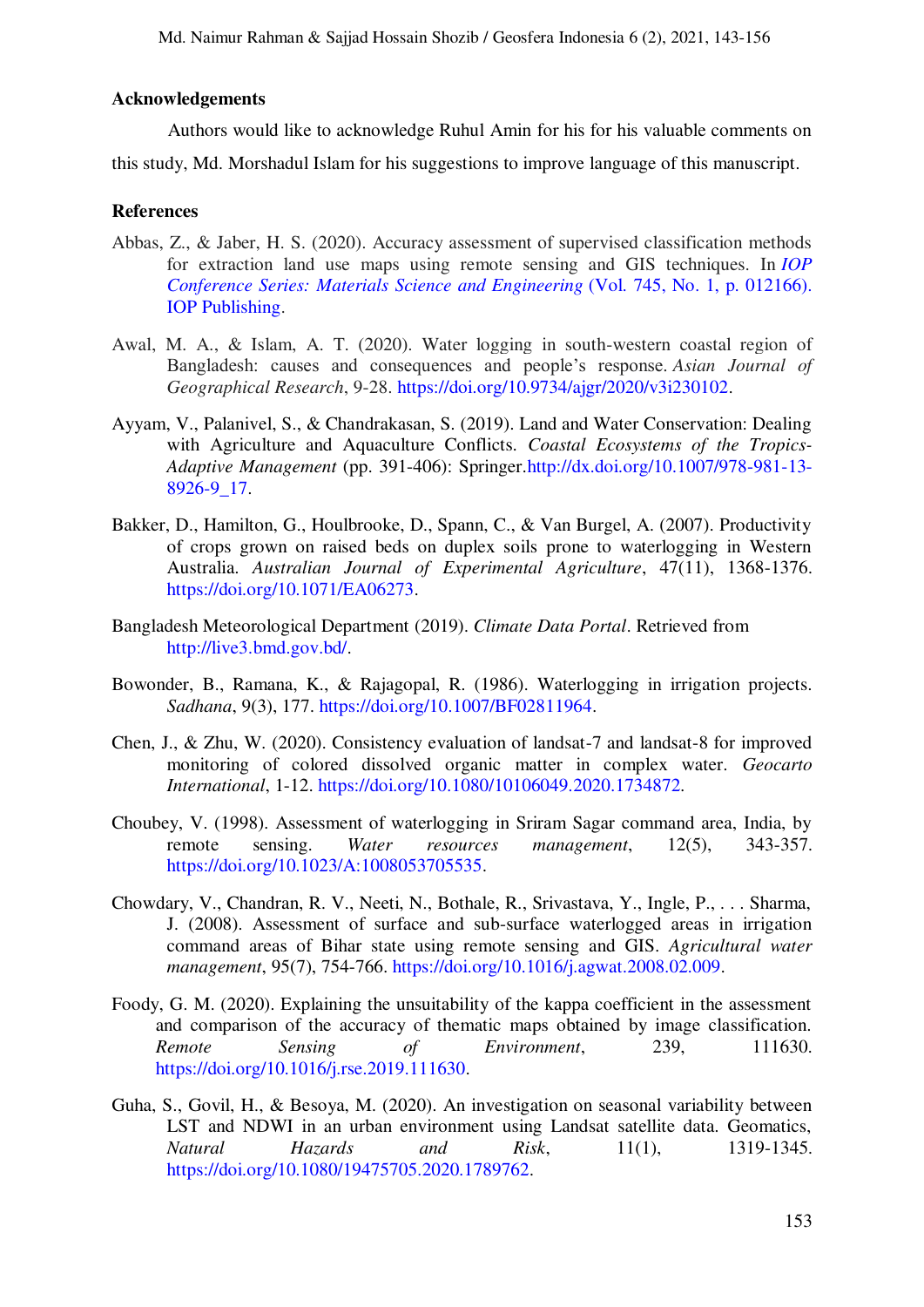- <span id="page-11-2"></span>Hassan, M. S., & Mahmud-Ul-Islam, S. (2014). Detection of waterlogging areas based on passive remote sensing data in Jessore District of Khulna Division, Bangladesh. *[International Journal of Scientific and Research Publications \(IJSRP\)](http://www.ijsrp.org/research-paper-1214.php?rp=P363487)*, 4 (12).
- <span id="page-11-0"></span>Hossain, M. A., & Uddin, S. N. (2011). Mechanisms of Waterlogging Tolerance in Wheat: Morphological and Metabolic Adaptations Under Hypoxia Or Anoxia. *[Australian](https://www.cropj.com/alamgir_5_9_2011_1094_1101.pdf)  [Journal of Crop Science](https://www.cropj.com/alamgir_5_9_2011_1094_1101.pdf)*, 5(9), 1094.
- <span id="page-11-12"></span>Huda, N., Terao, T., Murayama, S., & Suenaga, Y. (2019). Detection of waterlogging floods in bengal mega-delta from people's perception underpinned by hydrometeorological dataset. *[Journal of Recent Advances in Marine Science and Technology](https://www.researchgate.net/publication/346937518_DETECTION_OF_WATERLOGGING_FLOODS_IN_BENGAL_MEGA-DELTA_FROM_PEOPLE)*, 13.
- <span id="page-11-11"></span><span id="page-11-5"></span>Islam, A., Rahman, M. S., Khatun, R., & Hu, Z. (2020). Spatiotemporal trends in the frequency of daily rainfall in Bangladesh during 1975–2017. *Theoretical and Applied Climatology*, *141*(3), 869–887. [https://doi.org/10.1007/s00704-020-03244-x.](https://doi.org/10.1007/s00704-020-03244-x)
- Islam, E., Khan, S. A., Khaleque, M. A., & Ahammed, S. S. (2020). Waterlogging in the Southwest Coastal Areas of Bangladesh: Local Adaptation Techniques and Challenges. *[American Scientific Research Journal for Engineering, Technology, and](https://asrjetsjournal.org/index.php/American_Scientific_Journal/article/view/5882)  [Sciences \(ASRJETS\)](https://asrjetsjournal.org/index.php/American_Scientific_Journal/article/view/5882)*, 68(1), 112-119.
- <span id="page-11-6"></span>Islam, W., & Sarker, S. C. (2016). Monitoring the changing pattern of land use in the Rangpur City corporation using remote sensing and GIS. *Journal of Geographic Information System*, 8(04), 537. [https://doi.org/10.4236/jgis.2016.84045.](https://doi.org/10.4236/jgis.2016.84045)
- <span id="page-11-3"></span>Khine, M. M., Maw, Y. Y., & Win, K. M. M. (2018). Change analysis of indices (NDWI, NDVI, NDBI) for Mawlamyine City area using google earth engine. *[J. Myanmar](http://maas.edu.mm/Research/Admin/pdf/16.%20Myo%20Myo%20Khine%20(297-314).pdf)  [Acad. Arts Sci](http://maas.edu.mm/Research/Admin/pdf/16.%20Myo%20Myo%20Khine%20(297-314).pdf)*., 16 (5).
- <span id="page-11-4"></span>Mahmud, M. I., Mia, A. J., Uddin, M. R., Rahman, M. M., & Rahman, M. H. (2017). Assessment on seasonal variations in waterlogging using remote sensing and GIS techniques in Satkhira District in Bangladesh. *[Barisal University Journal,](https://bu.ac.bd/uploads/BUJ1V4I1/7.%20Illias%20Mahmud.pdf.)* 4(1):67-80*.*
- <span id="page-11-9"></span>Mannan, M., & Karmakar, S. (2008). Climatic feature of heavy rainfall activities in monsoon season and its socio-economic impact in Bangladesh. In *[Proceedings of SAARC](https://www.researchgate.net/profile/Samarendra-Karmakar/publication/288989212_Climatic_feature_of_heavy_rainfall_activities_in_monsoon_season_and_its_socio-economic_impact_in_Bangladesh/links/5687fbdd08aebccc4e1550b5/Climatic-feature-of-heavy-rainfall-act)  [Seminar on Application of Weather and Climate Forecasts in the Socio-economic](https://www.researchgate.net/profile/Samarendra-Karmakar/publication/288989212_Climatic_feature_of_heavy_rainfall_activities_in_monsoon_season_and_its_socio-economic_impact_in_Bangladesh/links/5687fbdd08aebccc4e1550b5/Climatic-feature-of-heavy-rainfall-act)  [Development and Disaster Mitigation](https://www.researchgate.net/profile/Samarendra-Karmakar/publication/288989212_Climatic_feature_of_heavy_rainfall_activities_in_monsoon_season_and_its_socio-economic_impact_in_Bangladesh/links/5687fbdd08aebccc4e1550b5/Climatic-feature-of-heavy-rainfall-act)* (pp. 5-7).
- <span id="page-11-7"></span>McFeeters, S. K. (1996). The use of the Normalized Difference Water Index (NDWI) in the delineation of open water features. *International Journal of Remote Sensing*, 17(7), 1425-1432. [https://doi.org/10.1080/01431169608948714.](https://doi.org/10.1080/01431169608948714)
- <span id="page-11-1"></span>Minar, M. H., Hossain, M. B., & Shamsuddin, M. (2013). Climate change and coastal zone of Bangladesh: vulnerability, resilience and adaptability. *Middle-East Journal of Scientific Research*, 13(1), 114-120. DOI: 10.5829/idosi.mejsr.2013.13.1.64121. [https://doi.org/10.15244/pjoes/110447.](https://doi.org/10.15244/pjoes/110447)
- <span id="page-11-10"></span><span id="page-11-8"></span>Montes, C., Acharya, N., Hassan, S. M. Q., & Krupnik, T. J. (2021). Intense precipitation events during the monsoon season in Bangladesh as captured by satellite-based products. *Journal of Hydrometeorology*.<https://doi.org/10.1175/JHM-D-20-0287.1>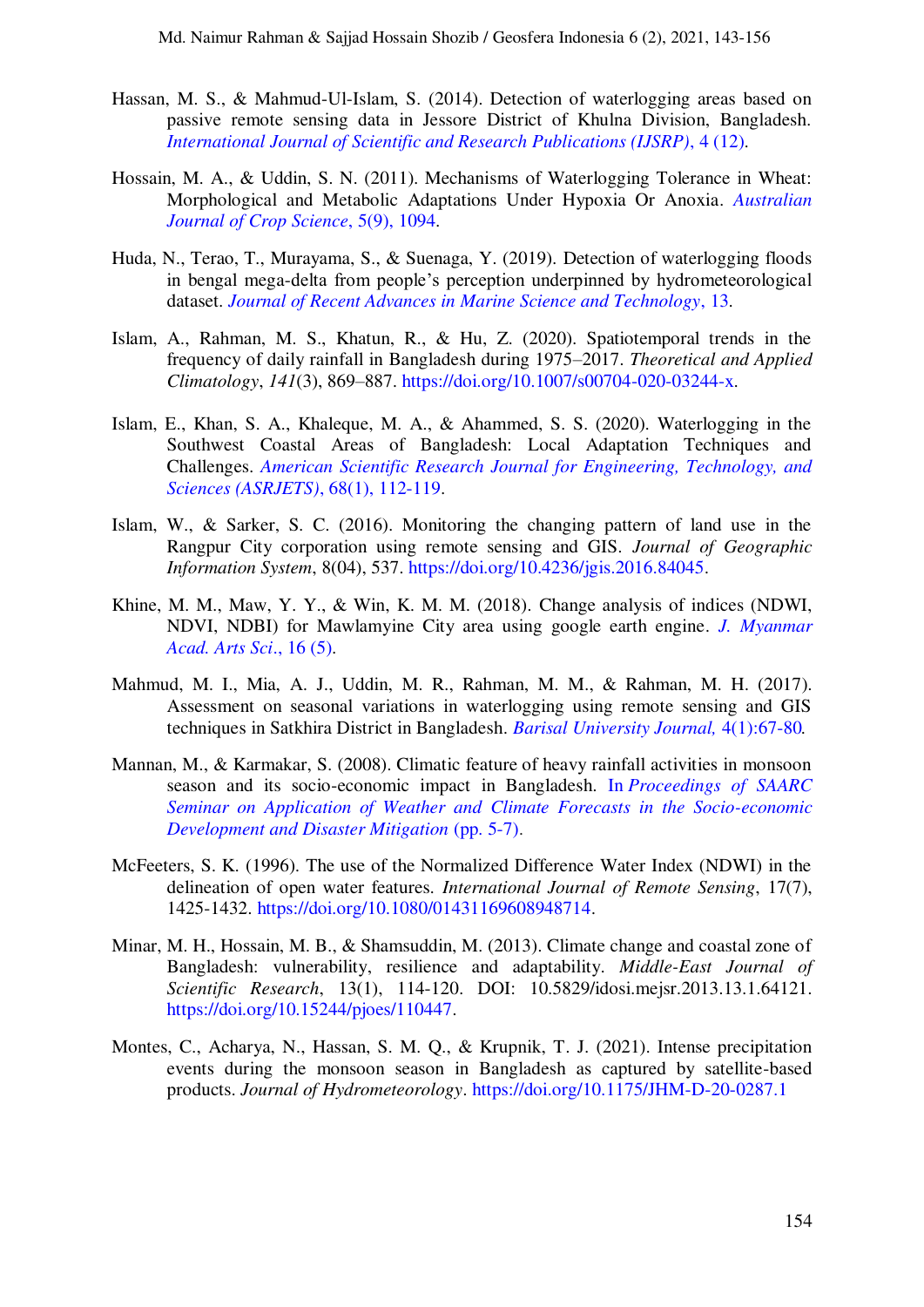- Morales-Barquero, L., Lyons, M. B., Phinn, S. R., & Roelfsema, C. M. (2019). Trends in remote sensing accuracy assessment approaches in the context of natural resources. *Remote Sensing*, 11(19), 2305. [https://doi.org/10.3390/rs11192305.](https://doi.org/10.3390/rs11192305)
- <span id="page-12-7"></span>Özelkan, E. (2020). Water body detection analysis using NDWI indices derived from Landsat-8 OLI. *Polish Journal of Environmental Studies*, 29(2), 1759-1769. [https://doi.org/10.15244/pjoes/110447.](https://doi.org/10.15244/pjoes/110447)
- <span id="page-12-3"></span>Quan, R.-S., Liu, M., Lu, M., Zhang, L.-J., Wang, J.-J., & Xu, S.-Y. (2010). Waterlogging risk assessment based on land use/cover change: a case study in Pudong New Area, Shanghai. *Environmental Earth Sciences*, 61(6), 1113-1121. [https://doi.org/10.1007/s12665-009-0431-8.](https://doi.org/10.1007/s12665-009-0431-8)
- <span id="page-12-4"></span>Qureshi, A. S., McCornick, P. G., Qadir, M., & Aslam, Z. (2008). Managing salinity and waterlogging in the Indus Basin of Pakistan. *Agricultural Water Management*, 95(1), 1-10. [https://doi.org/10.1016/j.agwat.2007.09.014.](https://doi.org/10.1016/j.agwat.2007.09.014)
- <span id="page-12-9"></span>Rahman, M. S., & Islam, A. R. M. T. (2019). Are precipitation concentration and intensity changing in Bangladesh overtimes? Analysis of the possible causes of changes in precipitation systems. *Science of The Total Environment*, 690, 370-387. [https://doi.org/10.1016/j.scitotenv.2019.06.529.](https://doi.org/10.1016/j.scitotenv.2019.06.529)
- <span id="page-12-0"></span>Romina, P., Abeledo, L. G., & Miralles, D. J. (2018). Physiological traits associated with reductions in grain number in wheat and barley under waterlogging. *Plant and Soil*, 429(1-2), 469-481. [https://doi.org/10.1007/s11104-018-3708-4.](https://doi.org/10.1007/s11104-018-3708-4)
- <span id="page-12-2"></span>Sahu, A. S. (2014). A study on Moyna Basin water-logged areas (India) using remote sensing and GIS methods and their contemporary economic significance. *Geography Journal*, *2014*, 1–9. [https://doi.org/10.1155/2014/401324.](https://doi.org/10.1155/2014/401324)
- <span id="page-12-6"></span>Sar, N., Chatterjee, S., & Adhikari, M. D. (2015). Integrated remote sensing and GIS based spatial modelling through analytical hierarchy process (AHP) for water logging hazard, vulnerability and risk assessment in Keleghai river basin, India. *Modeling Earth Systems and Environment*, 1(4), 31. [https://doi.org/10.1007/s40808-015-0039-9.](https://doi.org/10.1007/s40808-015-0039-9)
- <span id="page-12-5"></span>Shaibur, M. R., Shamim, A. H. M., Rizvi, M. M., Amara, U., & Sarwar, S. (2019). Local Adaptation Strategies with Waterlogging Condition in Beel Kapalia Region, Jashore, Bangladesh. *Environmental and Biological Research*, *1*(1), 22-31. [https://doi.org/10.1155/2014/401324.](https://doi.org/10.1155/2014/401324)
- <span id="page-12-1"></span>Solaiman, Z., Colmer, T., Loss, S., Thomson, B., & Siddique, K. (2007). Growth responses of cool-season grain legumes to transient waterlogging. *Australian Journal of Agricultural Research,* 58(5), 406-412. [https://doi.org/10.1071/AR06330.](https://doi.org/10.1071/AR06330)
- <span id="page-12-10"></span>Talukdar, S., Ghose, B., Salam, R., Mahato, S., Pham, Q. B., Linh, N. T. T., . . . Avand, M. (2020). Flood susceptibility modeling in Teesta River basin, Bangladesh using novel ensembles of bagging algorithms. *Stochastic Environmental Research and Risk Assessment*, *34*(12), 2277–2300. [https://doi.org/10.1007/s00477-020-01862-5.](https://doi.org/10.1007/s00477-020-01862-5)
- <span id="page-12-8"></span>The Daily Star (2021). *Heavy Rain Disrupts Life in Dhaka*. Retrieved from [https://www.thedailystar.net/tags/heavy-rain.](https://www.thedailystar.net/tags/heavy-rain)